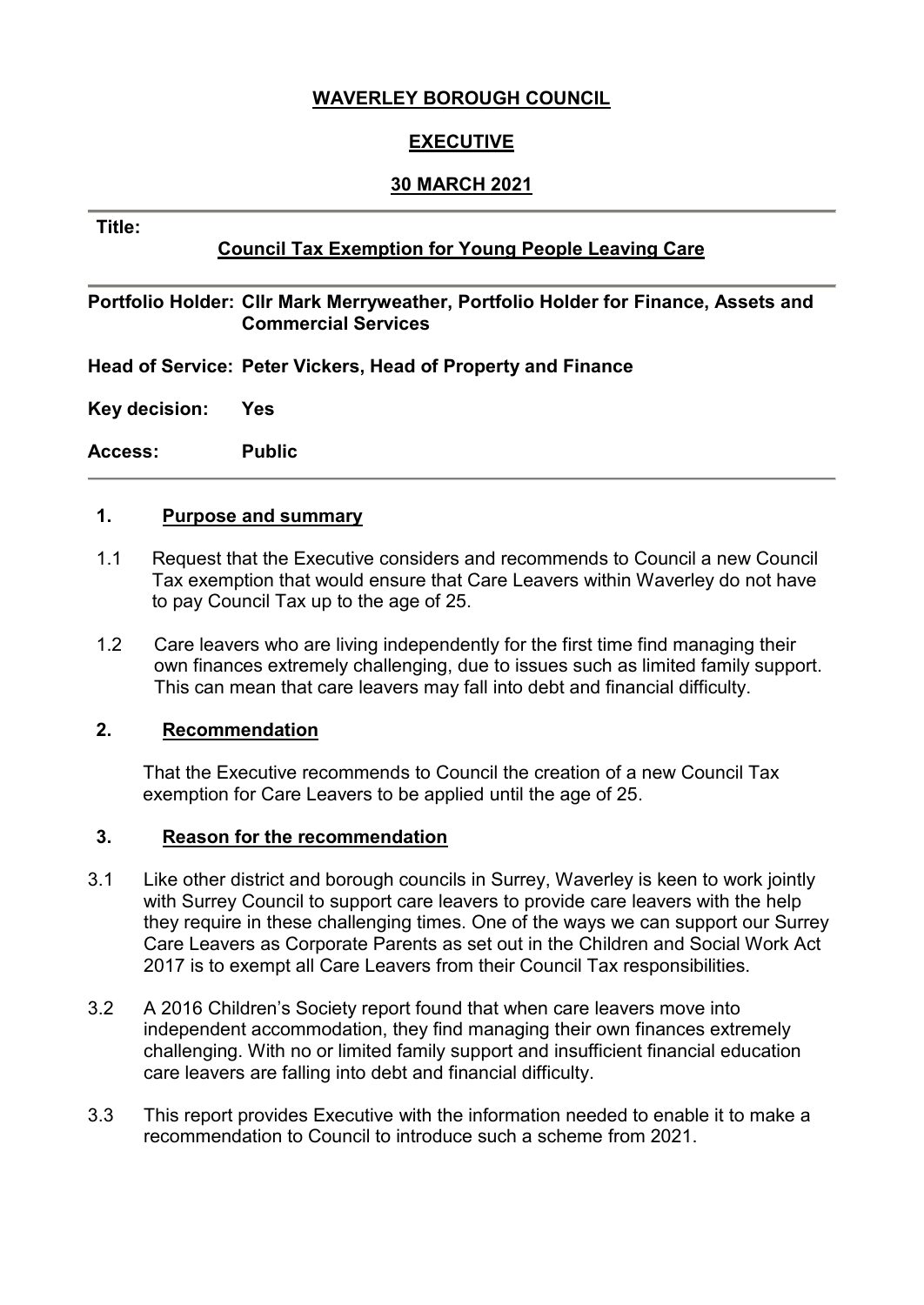## **Practical Implementation**

- 3.4 A scheme could be introduced from 2021. In terms of implementation of the scheme, consideration would need to be given to properties which are not solely occupied by the care leaver. If Council agreed to introduce a scheme it is recommended that the following rules are applied:
	- If the liable person occupies the chargeable property solely and is a care leaver then after any statutory discounts have been applied the remaining charge is remitted using the powers under Section 13A. (NB: Where a Council Tax discount is applied, that discount is reflected in the monies paid to Surrey Police, Surrey County Council and Parish Councils).
	- If the property is occupied by 2 adults, one of whom is a care leaver, then the care leaver is treated as disregarded (i.e. as though not there) which would normally result in a 25% discount on the charge.
	- If the property is occupied by more than 2 adults, one of whom is a care leaver, then the care leaver is treated as disregarded (i.e. as though not there) which would have no affect on reducing the charge as there are still 2 non discounted adults.
- 3.5 There are currently 7 care leavers under the age of 25 living in Waverley who are currently liable for Council Tax. This number will fluctuate over time as the profile of care leavers and their individual circumstances change. Surrey County Council provides the Housing Team with regular updates on the housing needs and progress of care leavers, which means that it will be possible to monitor demand.

### **4. Background**

4.1 Not required

# **5. Relationship to the Corporate Strategy and Service Plan**

5.1 This proposal directly supports the corporate strategy commitment towards health and wellbeing of our residents and the commitment to use our power and resources to protect the health and wellbeing of all our residents, especially our vulnerable residents, during the coronavirus pandemic and afterwards, to support the capacity of our health services and to mitigate the negative effects of the recession.

### **6. Implications of decision**

### **6.1 Resource (Finance, procurement, staffing, IT)**

Waverley would be responsible for meeting the cost of the scheme under Section 13A1C of the local Government finance Act 1992. Based on the current arrangements for care leavers living in Waverley (as at February 2021) the maximum financial impact on the Council would be around £7,700 before taking into account mitigations in paragraph 3.4 above. This cost will be added to the savings target for 2021/22.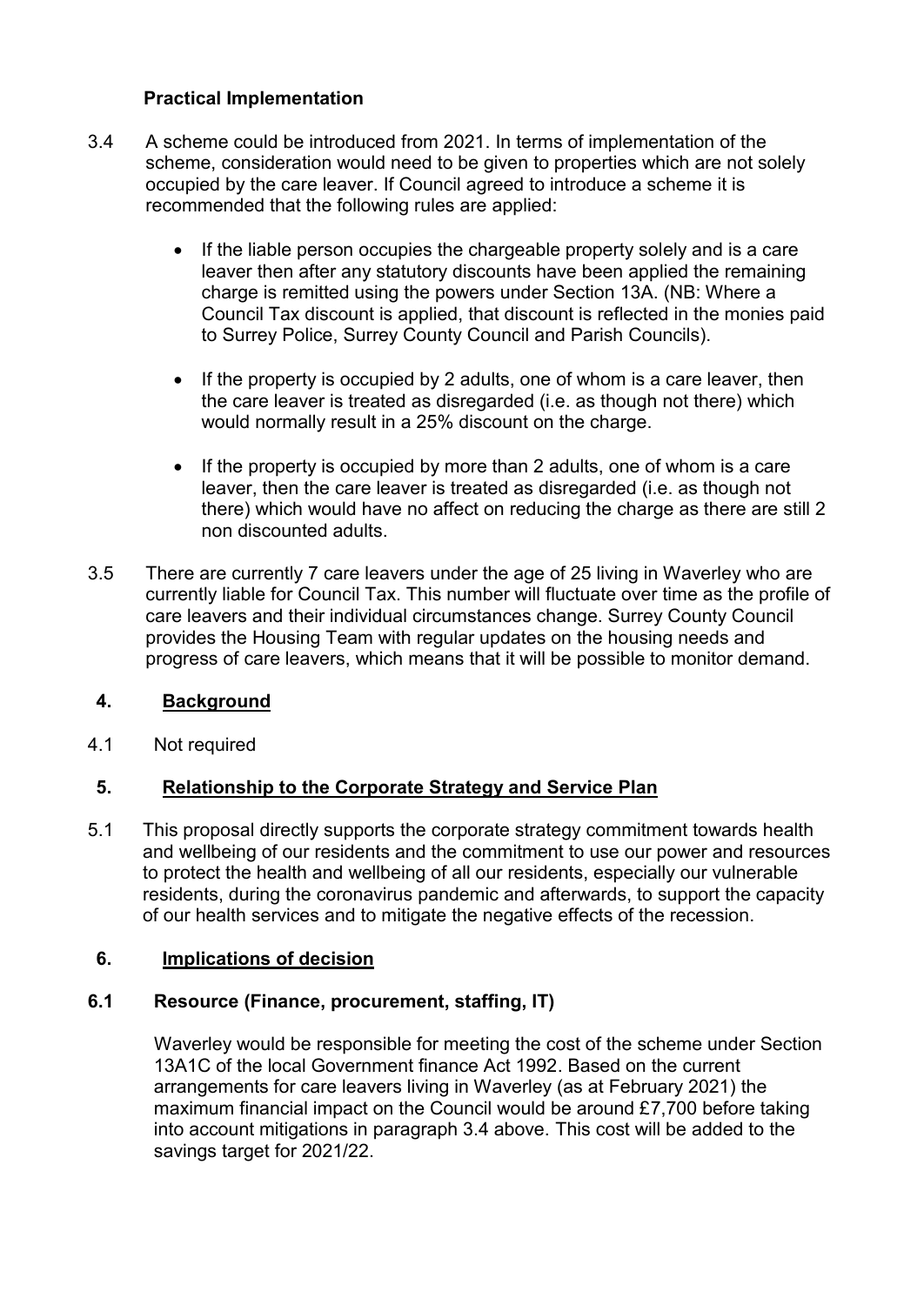### **6.2 Risk management**

The risk of the proposal is that the numbers of care leavers could increase, therefore increasing the cost to the council, which is unlikely to be significant. The risk is therefore mainly reputational as we would be seen to be not supporting care leavers in line with the other districts and boroughs offer of council tax exemption throughout Surrey. It is important that the scheme is properly promoted and communicated, so that care leavers are aware of the scheme and how to apply. A communications plan would be developed to enable this, which would be implemented with colleagues from Surrey County Council.

### **6.3 Legal**

Under Section 13A(1)(C) of the Local Government Finance Act 1992, local authorities have the discretionary power to reduce (or further reduce) the liability for Council Tax for a chargeable dwelling for a specified period of time in any case as the local authority for the area in which the dwelling is situated thinks fit. This discretionary power allows an authority to reduce the Council Tax liability to zero. Subsection (7) confirms that the power may be exercised in relation to a particular case or by determining a class of cases.

There are already a number of opportunities for people to pay lower amounts of Council Tax.

Single Person Discount – all single people can receive a 25% discount Claim help through the Council Tax Support Scheme which could meet up to 100% of the liability, depending on the circumstances. A student discount is offered to households where everyone living there is a full time student

Whilst all of these would be available to eligible care leavers, they do require the individual to pay some level of Council Tax (unless they are granted a 100% reduction from the Council Tax Support Scheme). S13A is not part of the benefits scheme.

### **6.4 Equality, diversity and inclusion**

Age is a protected characteristic under the Equality Act 2010 and this scheme would have a positive impact on care leavers aged under 25.

### **6.5 Climate emergency declaration**

There are no climate emergency implications in this report.

### **7. Consultation and engagement**

7.1 There has been no consultation about adopting this exemption. However, the proposed support for Care Leavers has been subject to a significant amount of research, engagement and publicity via the Children's Society and the Government's "Keep on Caring" strategy.